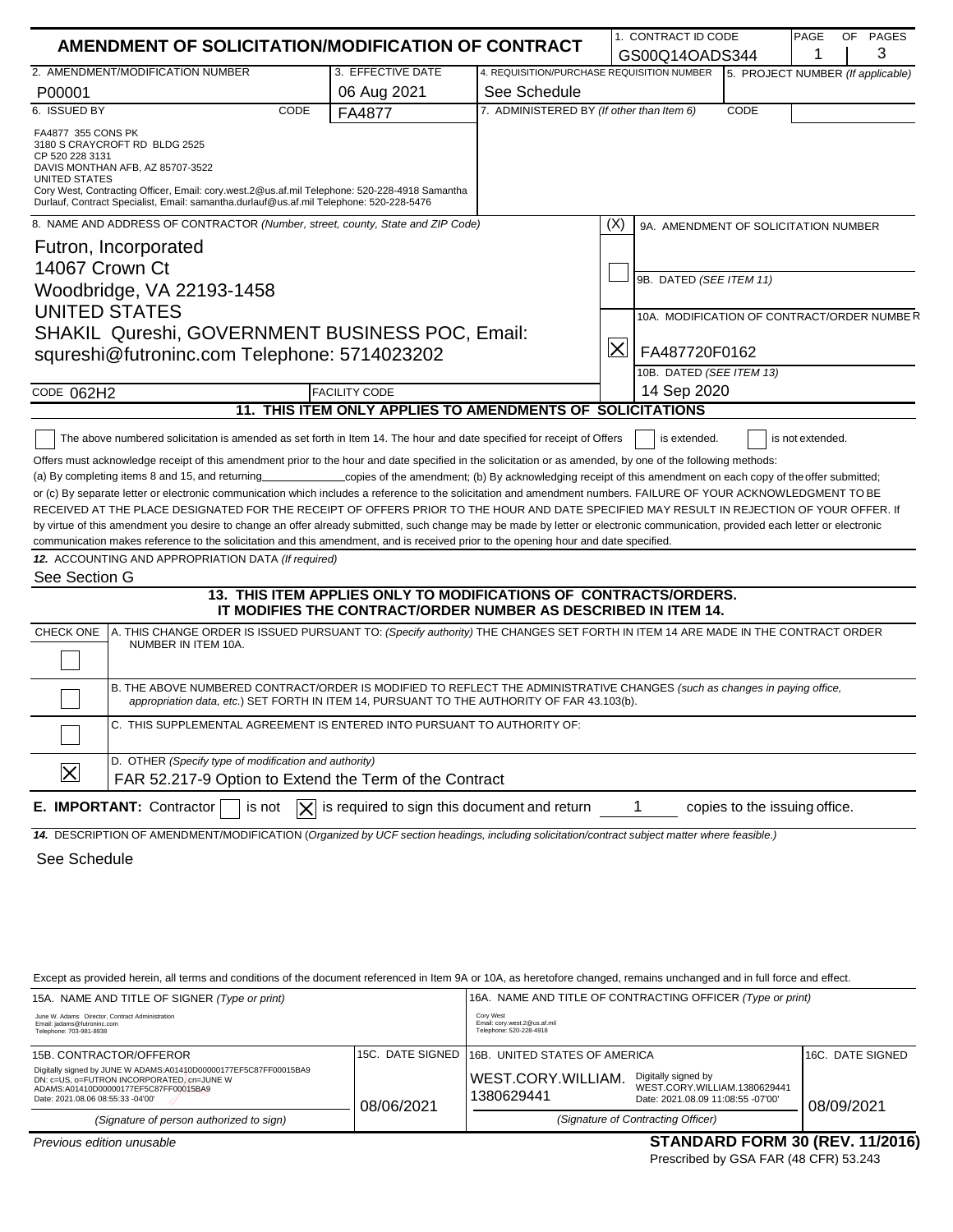# **SECTION SF 30 BLOCK 14 CONTINUATION PAGE**

# **SUMMARY OF CHANGES**

**Block 14 (Description of Amendment/Modification):** The purpose of this modification is to:

a. Exercise and fund option year 1 CLINs 1001 through 1002 (Period of Performance 14 Sept 21 - 13 Sept 22).

b. Decrease CLINs 1002, 2002, 3002, 4002 price by \$690.36 from \$863.04 to \$172.68.

c. Increase the total obligated amount for this contract by \$172,780.68 from \$173,471.04 to \$346,251.72

d. Decrease the total contract value for this contract by \$2,761.44 from \$867,355.20 to \$864,593.76.

e. Update wage determination to WD2015-5473 Rev 12 dated 21 July 21 which can be found at https://sam.gov/wage-determination/2015-5473/12.

POC: Lt Samantha Durlauf, 520-228-4918; 355CONS.PKBA.Services@us.af.mil

# **Supplies or Services & Prices or Costs**

As a result of this modification, the total amount was increased by USD 172,780.68 from USD 173,471.04 to USD 346,251.72.

#### **The following CLIN(s) / SLIN(s) / ELIN(s) were added:**

| Item   | <b>Supplies / Services</b>                                                                                              | Ouantity | Unit | Unit Price | Amount                                 |
|--------|-------------------------------------------------------------------------------------------------------------------------|----------|------|------------|----------------------------------------|
| 100101 | Funding for CLIN 1001<br><b>Purchase Requisition Number:</b><br>F1P35A1101AW01<br>CIN: 00000000000006543583<br>ACRN: AB |          |      |            | <b>Funded Amount</b><br>USD 172,608.00 |

| Item   | <b>Supplies / Services</b>                                                                                              | Ouantitv | Unit | Unit Price | Amount                             |
|--------|-------------------------------------------------------------------------------------------------------------------------|----------|------|------------|------------------------------------|
| 100201 | Funding for CLIN 1002<br><b>Purchase Requisition Number:</b><br>F1P35A1101AW01<br>CIN: 00000000000006543584<br>ACRN: AB |          |      |            | <b>Funded Amount</b><br>USD 172.68 |

#### **The following CLIN(s) / SLIN(s) / ELIN(s) were modified:**

#### 0002

| <b>INFORMATION</b> | <b>FROM</b>          |  |
|--------------------|----------------------|--|
|                    | 00000000000005766734 |  |

# 1001

| <b>INFORMATION</b>          | <b>FROM</b> | TО          |
|-----------------------------|-------------|-------------|
| Option                      | Yes         | No          |
| <b>Exercised Option</b>     | No          | Yes         |
| <b>Option Exercise Date</b> |             | 30 Jul 2021 |

#### 1002

| <b>INFORMATION</b>          | <b>FROM</b>       | TO                |
|-----------------------------|-------------------|-------------------|
| Quantity                    | 12                | 12                |
| <b>Unit Price</b>           | <b>USD 71.92</b>  | <b>USD 14.39</b>  |
| Amount                      | <b>USD 863.04</b> | <b>USD 172.68</b> |
| Firm Price                  | <b>USD 863.04</b> | <b>USD 172.68</b> |
| Option                      | Yes               | No                |
| <b>Exercised Option</b>     | No                | Yes               |
| <b>Option Exercise Date</b> |                   | 30 Jul 2021       |

### Option Line Item 2002

| <b>INFORMATION</b> | <b>FROM</b>       | TО                |
|--------------------|-------------------|-------------------|
| <b>Ouantity</b>    | 12                | 12                |
| Unit Price         | <b>USD 71.92</b>  | <b>USD 14.39</b>  |
| Amount             | <b>USD 863.04</b> | <b>USD 172.68</b> |
| Firm Price         | <b>USD 863.04</b> | <b>USD 172.68</b> |